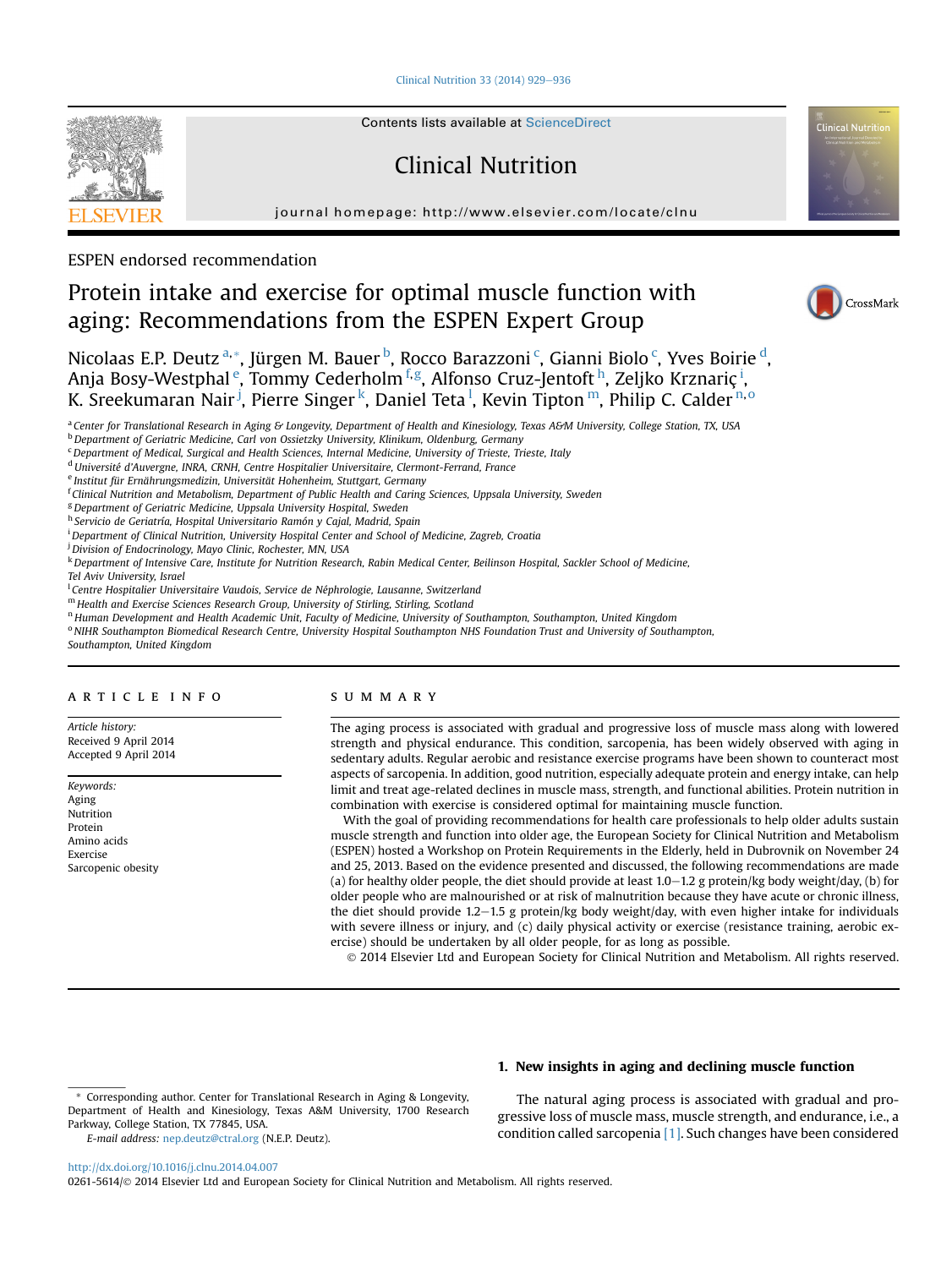#### Table 1

Practical guidance for optimal dietary protein intake and exercise for older adults above 65 years.

Recommendations

- For healthy older adults, we recommend a diet that includes at least  $1.0-1.2$  g protein/kg body weight/day.
- For certain older adults who have acute or chronic illnesses,  $1.2-1.5$  g protein/kg body weight/day may be indicated, with even higher intake for individuals with severe illness or injury.
- We recommend daily physical activity for all older adults, as long as activity is possible. We also suggest resistance training, when possible, as part of an overall fitness regimen.

inevitable consequences of aging. This concept has recently been challenged, as new study results suggest that mitochondrial dysfunction, reduced insulin sensitivity, and reduced physical endurance are related, at least in part, to physical inactivity and to increases in adiposity rather than to aging alone  $[2]$ . The study results show that regular exercise can help normalize some aspects of age-related mitochondrial dysfunction, in turn improving muscle function [\[2\].](#page-5-0) Good nutrition, especially adequate protein intake, also helps limit and treat age-related declines in muscle mass, strength, and functional abilities. Nutrition in combination with exercise is considered optimal for maintaining muscle function [\[3\].](#page-5-0)

With the goal of discussing recent research findings in order to develop recommendations to help adults sustain muscle strength and function into older age, the European Society for Clinical Nutrition and Metabolism (ESPEN) hosted a Workshop with the ESPEN Expert Group, Protein Requirements in the Elderly, held in Dubrovnik, Croatia on November 24 and 25, 2013. This article reflects practical guidance resulting from the presentations and discussions during the workshop. The aim of the workshop was to provide practical guidance for health professionals who care for

Table 2

| Recent studies on protein intake and exercise in older adults. |  |  |  |  |
|----------------------------------------------------------------|--|--|--|--|
|                                                                |  |  |  |  |

older adults, i.e., to recommend optimal protein intake and to advise age- and condition-appropriate exercise.

We offer practical guidance for maintaining muscle health and physical function with aging (Table 1). We provide our rationale and the supporting evidence for these recommendations in the sections following.

### 2. Changing protein intake and protein needs in older adults

Compared to younger adults, older adults usually eat less, including less protein  $[4,5]$ . In Europe, up to 10% of communitydwelling older adults and 35% of those in institutional care fail to eat enough food to meet the estimated average requirement (EAR) for daily protein intake (0.7 g/kg body weight/day), a minimum intake level to maintain muscle integrity in adults of all ages [\[6\].](#page-5-0) At the same time, many older adults need more dietary protein than do younger adults [\[7,8\].](#page-5-0) An imbalance between protein supply and protein need can result in loss of skeletal muscle mass because of a chronic disruption in the balance between muscle protein synthesis and degradation  $[9]$ . As a result, older adults may lose muscle mass and strength and eventually experience physical disability [\[10,11\].](#page-5-0)

In recent years, an ever-increasing body of evidence builds the case for increasing protein intake recommendations for older adults (Table 2).

# 3. Dietary protein intake

There are many reasons older adults fail to consume enough protein to meet needs—genetic predisposition to low appetite, physiological changes and medical conditions that lead to age- and disease-associated anorexia, physical and mental disabilities that limit shopping and food preparation, and food insecurity due to financial and social limitations [\(Fig. 1\)](#page-2-0) [\[5\].](#page-5-0)

| Study report                   | Study design and key findings                                                                                                                                                                                                                                                                                                                                                                                                                                                        |
|--------------------------------|--------------------------------------------------------------------------------------------------------------------------------------------------------------------------------------------------------------------------------------------------------------------------------------------------------------------------------------------------------------------------------------------------------------------------------------------------------------------------------------|
| Gray-Donald<br>et al. 2014 [8] | • Prospective, nested case-control study of healthy, community-dwelling adults older than 70 y<br>• Odds ratio of harmful weight loss in participants with low protein intakes $(<0.8$ g/kg BW/day) was 2.56 compared with participants<br>with very high protein intakes (>1.2 g/kg/day) or 2.15 in participants with moderate protein intakes (0.8–1.0 g/kg BW/day).                                                                                                               |
| Tang et al. 2014 [89]          | • Assessment of protein requirement in octogenarian women using an indicator amino acid oxidation technique ( $n = 6$ ; tested 3-times<br>per person)<br>• Based on this method, the mean protein requirement (95% CI) was 0.85 $g/kg/day$ , a requirement 29% higher than the current Estimated<br>Average Requirement (EAR) for adults. The corresponding adequate protein allowance of 1.15 $g/kg$ day is 44% higher than the current<br>Recommended Dietary Allowance (RDA).     |
| Beasley et al. 2013 [11]       | • Longitudinal observational study of a subset of subjects in the Women's Health Initiative population ( $n = 5346$ ; women 50–79 years<br>at baseline; followed 6 years)<br>• Higher protein intake is associated with better physical function and performance and with slower rates of decline in postmenopausal<br>women.                                                                                                                                                        |
| Breen et al. 2013 [32]         | • Pre-post study experimental design with measures of protein synthesis in healthy older adults ( $n = 10$ , age 79 $\pm$ 1 yrs) before and<br>after 14-day reduction of step count<br>• Step reduction leads to reduced muscle mass that is associated with underlying lowering of the response of muscle protein synthesis<br>to protein ingestion.                                                                                                                                |
| Bartali et al. 2012 [90]       | • Longitudinal observational study to examine whether protein intake is associated with change in muscle strength in older adults;<br>subjects from the InChianti population ( $n = 598$ ) who were followed for 3 years and had measures of inflammatory markers C-reactive<br>protein, interleukin-6, and tumor necrosis factor- $\alpha$<br>• Lower protein intake was associated with a decline in muscle strength in older adults with high levels of inflammatory markers.     |
| Kim et al. 2012 [60]           | • Randomized controlled trial to evaluate the effectiveness of exercise and amino acid supplementation (high-leucine AAS) in<br>enhancing muscle mass and strength in community-dwelling elderly sarcopenic women ( $n = 155$ , age $\geq 75$ years)<br>$\bullet$ In sarcopenic women, exercise and AAS together enhance muscle strength, as well as combined variables of muscle mass $+$ walking<br>speed and of muscle mass $+$ strength.                                         |
| Tieland et al. 2012 [91]       | • A randomized, controlled trial with 2 arms in parallel among frail elderly subjects ( $n = 62$ , age 78 $\pm$ 1 year); subjects did resistance<br>exercise twice weekly for 24 weeks and consumed placebo or protein supplements $(15 g)$ twice daily<br>• Prolonged resistance-type exercise training improved strength and physical performance in frail elderly people. Dietary protein<br>supplementation is required to allow muscle mass gain during such exercise training. |
| Yang et al. 2012 [36]          | • Dose-response experimental design with measures of protein synthesis in healthy older adults ( $n = 10$ , age 79 $\pm$ 4yrs) who followed a<br>bout of resistance exercise with ingestion of 0, 10, 20, and 40 g of whey protein.<br>• In contrast to younger adults, in whom post-exercise rates of muscle protein synthesis are maximized with 20 g of protein, exercised<br>muscles of older adults respond to higher protein doses of 20 and 40 g protein.                     |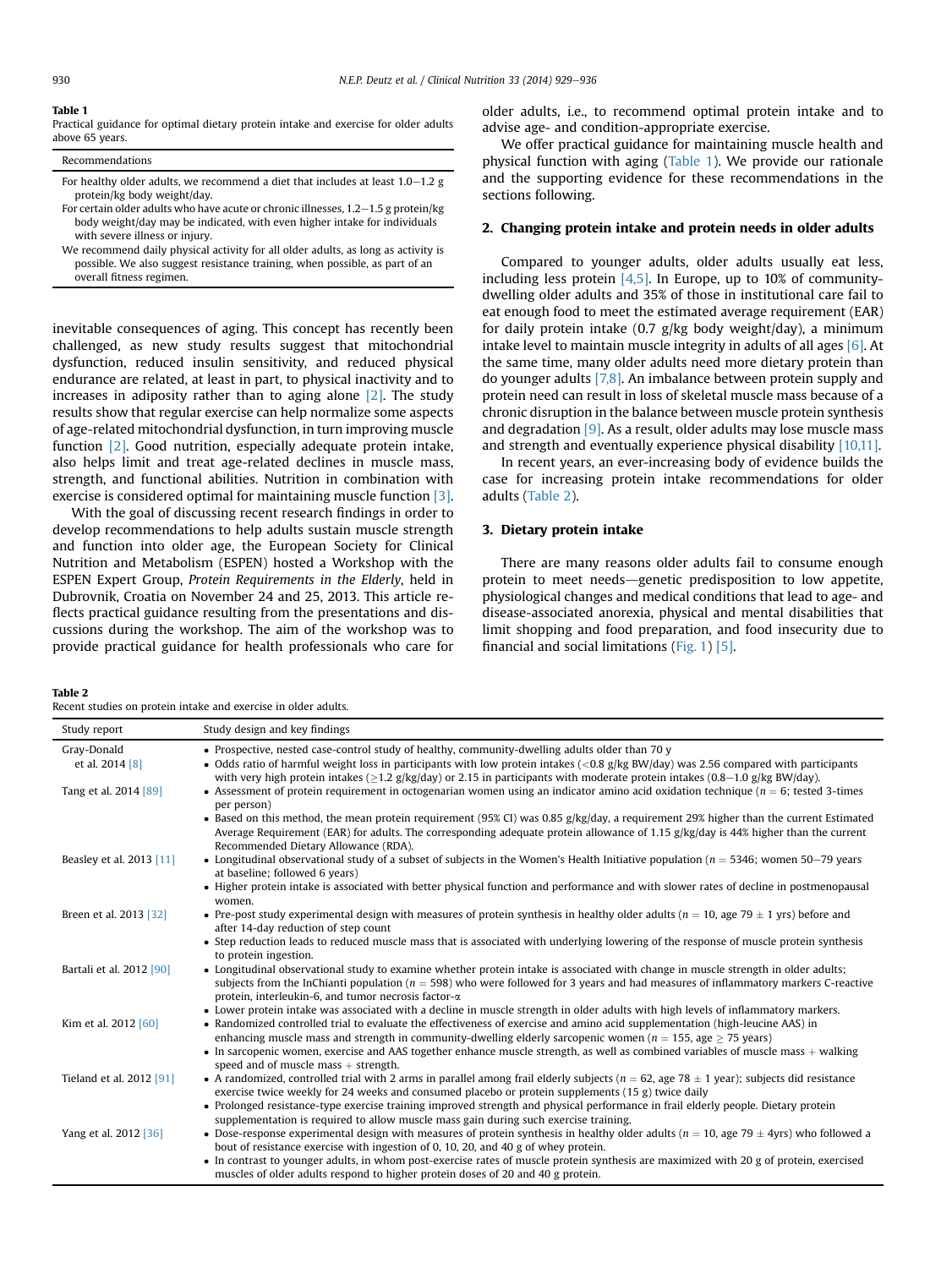<span id="page-2-0"></span>

Fig. 1. Protein status: factors leading to lower protein intake in older persons.

#### 4. Dietary protein needs

There are also many reasons older adults have higher protein needs (Fig. 2). Physiologically, older adults may develop resistance to the positive effects of dietary protein on synthesis of protein, a phenomenon that limits muscle maintenance and accretion; this condition is termed anabolic resistance [\[12,13\]](#page-5-0). Mechanisms underlying anabolic resistance and the resultant need for higher protein intake are: increased splanchnic sequestration of amino acids, decreased postprandial availability of amino acids, lower postprandial perfusion of muscle, decreased muscle uptake of dietary amino acids, reduced anabolic signaling for protein synthesis, and reduced digestive capacity [\[7,12,14\].](#page-5-0) Older adults likewise have higher protein needs to offset the elevated metabolism of inflammatory conditions such as heart failure, chronic obstructive pulmonary disease (COPD), or chronic kidney disease (CKD) undergoing dialysis. In healthy older adults and in a variety of disease, protein anabolism is related to net protein intake [\[15\].](#page-5-0) Most older adults will therefore benefit from higher protein intake.

Further, prolonged disuse of muscle, as with bed rest for illness or injury, leads to changes in protein synthesis and breakdown, which cause disuse atrophy of muscle. For example, bed rest for more than 10 days leads to a decline in basal and postprandial rates of muscle protein synthesis, especially in older adults [\[16\].](#page-5-0) Decreased muscle protein synthesis is the main mechanism for muscle loss, but there is also indirect evidence that an early and transient  $(1-5$  days) increase in basal muscle protein breakdown may contribute to disuse atrophy [\[16\]](#page-5-0). While disuse due to acute illness or injury causes muscle atrophy, so too does physical inactivity due to sedentary lifestyle [\[17\].](#page-5-0)

In spite of many differences in general health status and physiology of old versus young adults, the recommended dietary allowance (RDA) has traditionally been set the same for healthy adults of all ages—0.8 g protein/kg body weight/day  $[18]$ . However,



Fig. 2. Protein status: factors leading to higher protein needs in older persons.

evidence continues to build in favor of increasing this recommendation for optimal protein intake to  $1.0-1.2$  g/kg body weight/day for adults older than 65 years [\[5,7,19,20\].](#page-5-0)

Taken together, evidence shows that when usual dietary protein intake does not meet increased protein needs of older adults, negative nitrogen balance results and protein levels decline, especially skeletal muscle proteins.

# 5. Consequences of malnutrition and negative nitrogen balance

In older adults, age- or disease-related malnutrition leads to negative nitrogen balance and ultimately to frailty and primary or secondary sarcopenia [\[1,21\]](#page-5-0). These conditions can result in disability, and eventually to loss of independence, falls and fractures, and death [\[7\]](#page-5-0). Primary (age-related) and secondary (diseaserelated) sarcopenia are difficult to distinguish in older adults because of the high prevalence of chronic disease in this population $-92%$  after age 65 years, and 95% after age 80 years [\[22\].](#page-5-0) Frailty is defined as a biological syndrome with low reserve and low resistance to biomedical stressors; frailty results from cumulative declines across multiple biological systems, and worsening frailty is associated with disability [\[23\].](#page-5-0) Physical frailty and sarcopenia are closely linked [\[24\].](#page-5-0) While limited protein intake predicts incident frailty, it also predicts low bone mass  $[25,26]$ . In fact, the presence of osteoporosis doubles risk for frailty [\[27\]](#page-5-0). Notably, frailty can be prevented or reversed by intervention, particularly by greater protein intake and exercise [\[28,29\].](#page-5-0)

# 6. Physical activity and exercise can maintain or enhance muscle mass

Loss of muscle mass with aging is primarily due to decreased muscle protein synthesis rather than to increased muscle protein breakdown. While the basal level of post-absorptive myofibrillar protein synthesis may decline with age, this decline is minimal [\[30\].](#page-5-0) Inactivity with consequent anabolic resistance are major contributors to the development of sarcopenia [\[30\]](#page-5-0). This concept is supported by the observation that immobilization induces resistance of muscle to anabolic stimulation [\[31\].](#page-5-0) Similarly, reduction of step count for two weeks induces anabolic resistance in older adults, as shown by decreased response of muscle protein synthesis to protein ingestion, decreased insulin sensitivity, and lowered leg muscle mass [\[32\]](#page-5-0).

Aging muscle does respond to exercise, especially resistance exercise. In a classic study of nursing home residents older than 90 years, those who underwent 8 weeks of high-intensity resistance training experienced significant gains in muscle mass, strength, and walking speed [\[33\]](#page-5-0). A meta-analysis of studies on progressive resistance training in older adults showed clear benefits for improved physical function [\[34\].](#page-6-0) Resistance exercise may support these benefits by way of increased insulin sensitivity for [\[1\]](#page-5-0) improved glucose utilization  $\left[35\right]$  and  $\left[2\right]$  enhanced myofibrillar protein synthesis [\[36\]](#page-6-0). Study results showed that resistance exercise was as effective in older adults as it was in young adults to reverse muscle loss and low muscle protein synthesis [\[37\]](#page-6-0). It was recently suggested that exercise-induced improvement in protein synthesis may be due to nutrient-stimulated vasodilation and nutrient de-livery to muscle rather than to improved insulin signaling [\[38\].](#page-6-0)

In addition, the timing of protein ingestion relative to the exercise may be important for muscle mass accretion. In a study of younger adult men, the benefits of resistance exercise on protein synthesis persisted up to 24 h post-exercise [\[39\]](#page-6-0). More research is needed to delineate mechanisms that link physical activity/nutrition to recovery of lost muscle protein in older adults.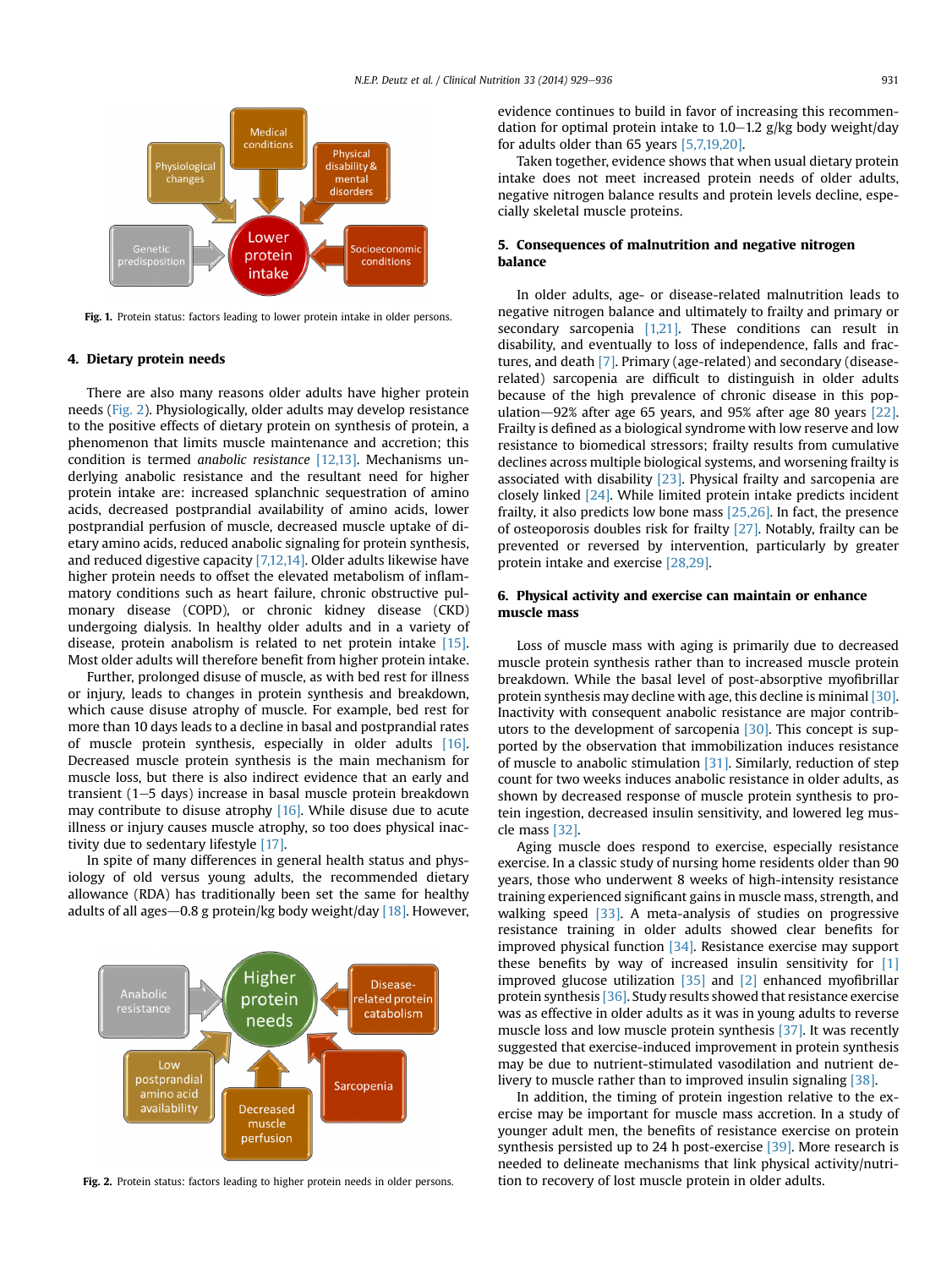# 7. Protein requirements without and with chronic diseases or conditions

Older adults are expected to benefit from increased dietary protein intake, especially those with anorexia and low protein intake along with higher needs due to inflammatory conditions such as heart failure, COPD, or CKD undergoing dialysis [\[40\].](#page-6-0) Further research is needed to identify and develop tools that can precisely define protein needs in older individuals with chronic conditions. Research is likewise needed to determine whether increased protein intake can measurably improve functional outcomes. The goal for future studies is to identify specific protein and amino acid needs for older adults, including those who are healthy and those with diseases common to aging.

#### 8. Optimal protein or amino acid type and amount

A wide range of factors can affect the amount of dietary protein needed by an older person -digestibility and absorbability of protein in foods consumed, whether chewing capacity is normal or impaired, protein quality and amino acid content, sedentary lifestyle (including immobilization or inactivity due to medical condition), and presence of stress factors (inflammation and oxidative stress).

## 8.1. Amount of protein

Debate continues about whether a per-meal threshold amount of protein intake is needed to stimulate protein synthesis in older adults [\[41\]](#page-6-0) or whether protein synthesis is linearly related to protein intake [\[15\]](#page-5-0). Either way, evidence suggests that older adults who consume more protein are able to maintain muscle mass and strength [\[8,10,42,43\].](#page-5-0) Older adults who consumed 1.1 g protein/kg body weight/day lost less lean body mass (muscle) than did those who consumed only 0.7–0.9 g protein/kg body weight/day  $[10]$ . Among hospitalized older patients, at least 1.1 g protein/kg body weight/day was needed to achieve nitrogen balance, and safe intake was up to 1.6 g protein/kg body weight/day [\[43\].](#page-6-0)

Recent dietary recommendations for older adults are now including higher protein intake than for younger adults [\[7,44\].](#page-5-0) The international PROT-AGE study group recommended  $1.0-1.5$  g protein/kg body weight/day for individuals older than 65 years [\[7\]](#page-5-0) with or without disease, and the new Nordic Nutrition Recommendations suggest targeting  $1.2-1.4$  g protein/kg body weight/day with protein as 15-20% of total energy intake for healthy older adults  $[44,45]$ .

#### 8.2. Protein source, digestion, and absorption

Properties of the protein itself have the potential to affect digestion and absorption, e.g., whey, a milk protein, is considered a "fast" protein due to its quick release of amino acids, while casein, another milk protein, is a "slow" protein [\[46,47\].](#page-6-0) In a study by Tang et al., ingestion of whey protein increased muscle protein synthesis more than casein  $[48]$ . However, it was shown that whey and casein resulted in equally increased protein synthesis when ingested after resistance exercise [\[49\].](#page-6-0) The difference between these studies is likely due to the form of casein used. Micellular casein, a form that leads to slower digestion, was used by  $[48]$ , while calcium caseinate was used by  $[49]$ .

From other perspectives, a person's poor dentition can limit chewing capacity and protein availability  $[50]$ , as can under- or over-cooking of protein foods [\[51\]](#page-6-0).

## 8.3. Protein intake pattern

While terminology used to describe patterns of protein intake varies, intake patterns in research studies were to "spread" protein evenly over 4 meals or to deliver protein mostly as a large "pulse" in a single meal. Results of several studies suggest that the pulse protein feeding pattern may be useful to improve feeding-induced stimulation of protein synthesis in older adults  $[52-54]$  $[52-54]$  $[52-54]$ . These results are seemingly contradictory to those suggesting that 4 doses of 20 g of protein across 12 h is the optimal pattern [\[55\].](#page-6-0) It is not clear whether the discrepancy between these studies is due to age differences, in inclusion of exercise, or most likely, the fact that 20 g protein is not enough to maximally stimulate muscle protein synthesis in older adults. Further studies are needed to clarify optimal patterns of protein intake for older adults, and such studies must include protein synthesis as well as improvements in muscle strength and performance as outcome measures.

#### 8.4. Specific amino acids and metabolites

Branched chain amino acids (BCAA), especially leucine, positively regulate signaling pathways for synthesis of muscle proteins [\[56\]](#page-6-0). A higher proportion of leucine was required for optimal stimulation of the rate of muscle protein synthesis in older adults, as compared to younger adults [\[57\].](#page-6-0) In adults who were critically ill, mixed BCAA likewise increased muscle protein synthesis [\[58,59\].](#page-6-0) In a randomized, controlled study of exercise and nutrition in older sarcopenic adult women in the Japanese community, those who exercised and consumed supplemental amino acids rich in leucine showed increased leg muscle mass and strength, and faster walking speed [\[60\].](#page-6-0) Moreover, Borsheim et al. demonstrated that older adult who were given supplemental essential amino acids (EAA) for 16 weeks developed increased muscle mass and improved function, even in the absence of exercise interventions [\[61\]](#page-6-0). However, other study results showed that long-term leucine supplementation alone did not increase muscle mass or strength [\[62,63\]](#page-6-0).

In addition, beta-hydroxy beta-methyl butyrate ( $\beta$ -HMB), an active metabolite of leucine, has been used by athletes to improve performance [\[64\]](#page-6-0). HMB ingestion increased muscle protein synthesis and reduced muscle protein breakdown in young adults in insulin-independent manner  $[65]$ . Further evidence shows that  $\beta$ -HMB may also help increase muscle mass and strength in older adults and in specific clinical populations (AIDS, cancer), and can help attenuate muscle loss in patients who are critically ill and require prolonged ICU care (ICU-acquired weakness)  $[66-68]$  $[66-68]$ .

#### 9. Sarcopenic obesity and protein intake

Sarcopenic obesity is a deficiency of skeletal muscle tissue mass relative to fat tissue [\(Table 3](#page-4-0)). Obesity and inactivity contribute to decreased muscle mass and to lower muscle quality, especially with aging [\[69\].](#page-6-0) Lower muscle quality is attributed in part to infiltration of fat into the muscle, which affects both muscle strength and muscle function [\[70\].](#page-6-0) Intramyocellular lipid accumulation also reduces synthesis of muscle proteins [\[71\]](#page-6-0).

Working definitions of sarcopenic obesity have been used in research studies, but there is not yet a universal definition for clinical practice [\[72,73\].](#page-6-0) Sarcopenic obesity is under-diagnosed due to a lack of agreement on which body composition indices and cutoff points to use. A suitable definition should be based on a measure of fat mass along with a measure of skeletal muscle mass normalized for height (fat-free mass index, FFMI, or appendicular skeletal muscle mass index, SMI) [\[74\].](#page-6-0) Age-specific reference values are more advantageous because FFMI or SMI may be misleading in adults of advanced age, in those with severe obesity, or in weightreduced obese patients who have more connective tissue relative to lean mass. A simplified diagnosis of sarcopenic obesity can be based on a single image of muscle and adipose tissue of the thigh (magnetic resonance image or dual X-ray absorptiometry) [\[74\]](#page-6-0). This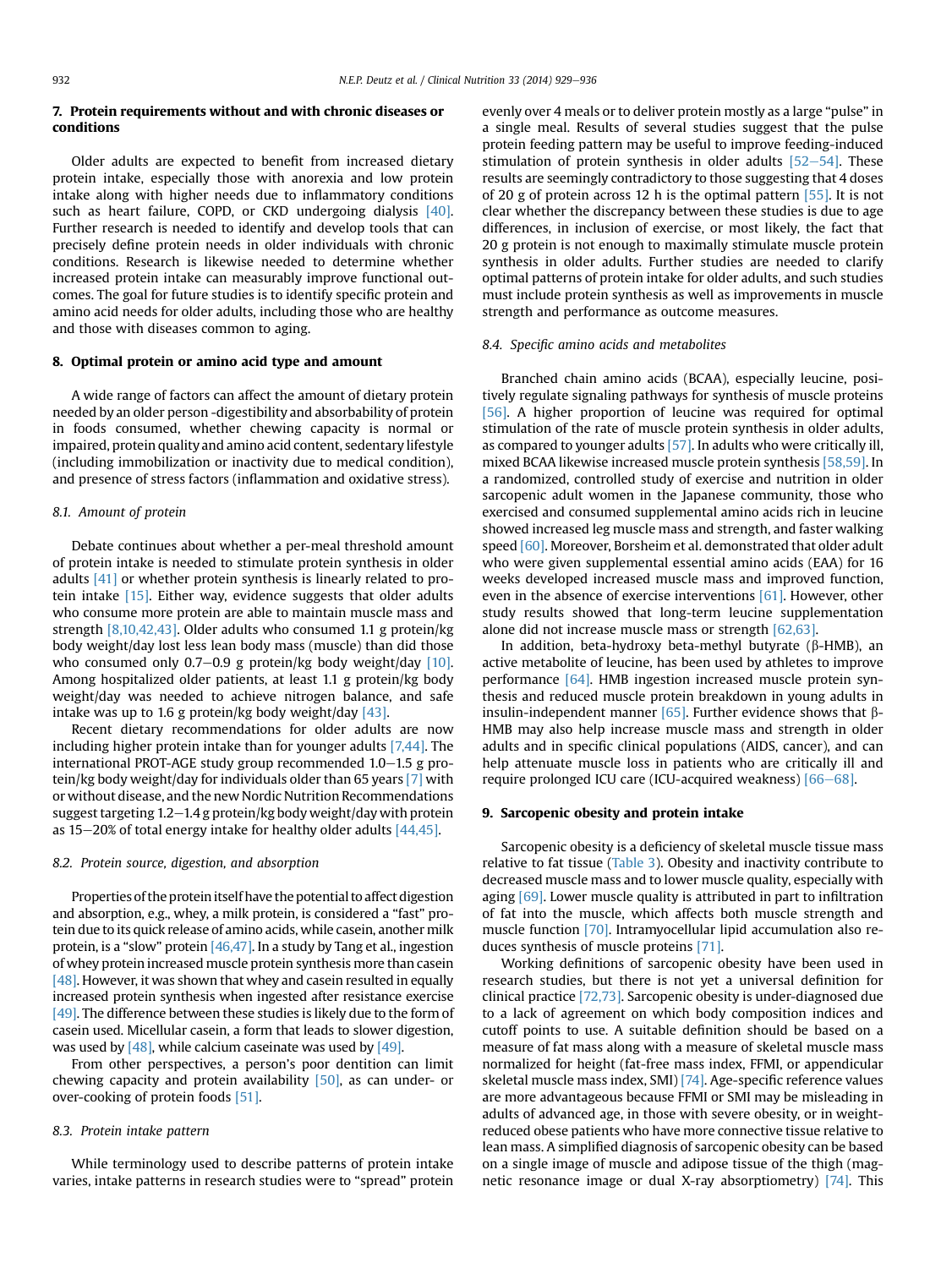<span id="page-4-0"></span>Table 3 Profile of sarcopenic obesity.

| Feature                |                                                                                                                                                                         |
|------------------------|-------------------------------------------------------------------------------------------------------------------------------------------------------------------------|
| Definition             | • Deficiency of skeletal muscle relative to fat tissue;<br>evolving definitions should include measure of<br>muscle performance too                                     |
| Prevalence             | • $4\% - 12\%$ in individuals aged $>60$ years, depending<br>on the defining cutoffs used [72]                                                                          |
| Health<br>consequences | • Mobility limitations [70]<br>• Reduced quality of life [75]<br>• Risk of mortality [76]                                                                               |
| Clinical<br>management | • Weight loss with focus on losing fat but not muscle<br>• Increased dietary protein intake<br>• Resistance training for building muscle and<br>endurance exercise [75] |

method does have limitations; the ratio of skeletal muscle to fat tissue varies by sex and by body region in individuals with very high adiposity [\[74\].](#page-6-0)

In older adult men and women, low muscle mass and high fat infiltration into the muscle were associated with decreased strength and increased risk of losing mobility [\[70\].](#page-6-0) Similarly, low muscle mass correlated with low functionality [\[70\]](#page-6-0). The consequences of sarcopenic obesity are serious, including mobility limitations, lower quality of life, and risk of early death  $[70,75-77]$  $[70,75-77]$ . Therefore, management of sarcopenic obesity aims primarily to sustain muscle strength and function and secondarily on weight loss with focus on losing fat but not muscle. Physical exercise is important in weight loss, as restriction of energy intake is other-wise likely to induce loss of skeletal muscle [\[78\]](#page-6-0). Taken together, the recommended strategy for management of sarcopenic obesity is a combination of moderate calorie restriction, increased protein intake, and exercise (endurance and resistance training).

# 10. Concerns about negative effects of higher protein intake in older adults

While the benefits of increased dietary protein are acknowledged for maintenance of muscle health in older adults, health professionals often express concern that high-protein diets will stress and worsen declining kidney function in this population. However, evidence shows that many healthy older adults have preserved kidney function  $[79-81]$  $[79-81]$  $[79-81]$ . On the other hand, those older adults who are unhealthy are more likely to develop mild kidney insufficiency or CKD. For such individuals with a short life expectancy, nutritional recommendations (such as restriction of dietary protein intake) should support quality of life in the short-term. Specifically, when making recommendations for protein intake, consider the balance between risk of disability/death and risk of developing end-stage renal disease.

Serum creatinine and creatinine clearance are poor markers of glomerular filtration rate (GFR) in older adults since these values are strongly determined by muscle mass, which is reduced in this population. For recommendation of dietary intake, it is helpful to use serum creatinine-derived formulas to estimate GFR. The Modification of Diet in Renal Disease (MDRD) Study equation, which incorporates information about age, sex, race, and serum creatinine concentration is most commonly used in clinical practice and in research studies [\[82\].](#page-6-0) However, it systematically underestimates GFR in individuals with normal or near-normal GFR  $($ >60 ml/min/1.73 m<sup>2</sup>). The Chronic Kidney Disease Epidemiology Collaboration (CKD-EPI) is a new and improved equation to estimate GFR, particularly in individuals with normal GFR (>60 ml/  $min/1.73$   $m^2$ ) [\[83\].](#page-6-0) Although these equations improve the estimation of GFR compared to serum creatinine in older adults, the MDRD equation still underestimates mean measured GFR by 25%, and the CKD-EPI equation by 16%, respectively, in this population. This bias may lead to misclassifying healthy older persons as having CKD [\[84\].](#page-6-0) Based on GFR estimates, kidney function is categorized as normal or mild dysfunction (GFR  $> 60$  ml/min/1.73 m<sup>2</sup>), moderate dysfunction (30  $<$  GFR  $<$  60 ml/min/1.73 m<sup>2</sup>), or severe dysfunction (GFR  $<$  30 ml/min/1.73 m<sup>2</sup>). It is notable that CKD can also result from defects in kidney structure or kidney function that are evident as proteinuria or other problems but not as altered GFR [\[85\]](#page-6-0).

For protein intake in patients with possible alteration of kidney function, the following guidance is offered:

- In older adults with healthy kidneys or with only mild dysfunction, standard protein intake is safe.
- In older patients with moderately impaired GFR or another form of CKD, physicians customarily assess the balance between risks and benefits, and use clinical judgment to make recommendations.
- In patients with severe CKD, it is usual to recommend a lower protein intake of  $0.6-0.8$  g/kg/day with sufficient energy intake (about 30 kcal/kg/day). However, multi-morbid patients on palliative care are an exception to this rule. These individuals may benefit from unrestricted intake of dietary protein because



Fig. 3. Recommendations for maintaining healthy muscle with aging.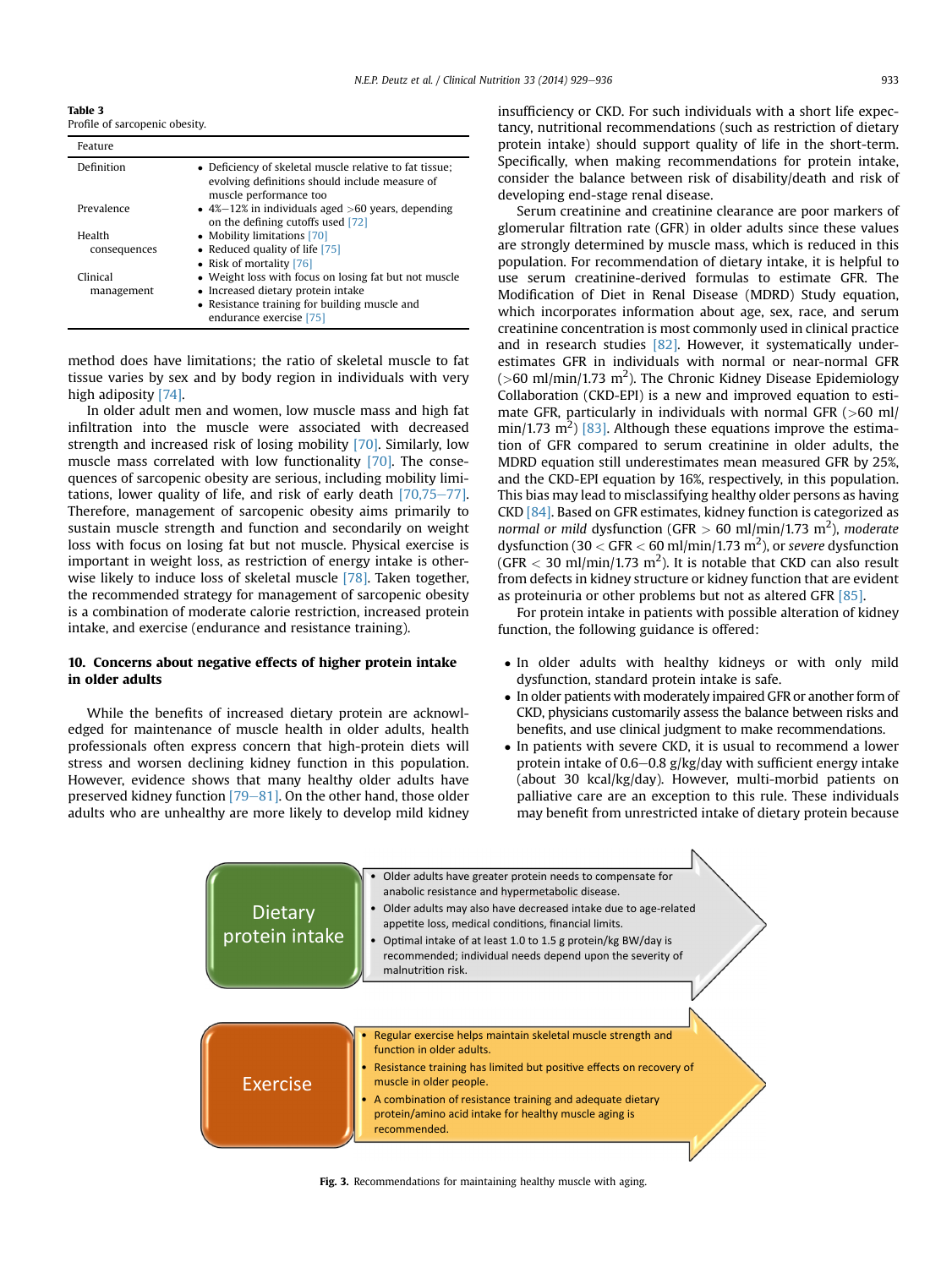<span id="page-5-0"></span>the short-term risks associated with protein energy wasting are greater than the long-term risks of worsening renal function due to diet with standard protein content.

# 11. Conclusions

If the increasing life expectancy over the past two centuries continues at the same rate through the 21st century, many babies born since 2000 will celebrate their 100th birthdays [\[86\].](#page-6-0) In fact, average lifespan has increased  $7-10$  years in just 3 decades  $[86]$ .

What distinguishes a generally healthy, long-lived person today? A study of Japanese centenarians (100 years or older) found that those who remained autonomous, i.e., performed activities of daily living, had good cognition, and had good social networks, had more frequent intake of protein and regular exercise as distinguishing features compared to their non-autonomous peers [\[87\].](#page-6-0)

Adequate dietary protein intake and continuing exercise are important to healthy aging. Trajectories of greater muscle protein breakdown are more likely when older age is confounded by acute or chronic disease, e.g., cancer, heart failure, COPD, or CKD undergoing dialysis. If protein catabolism not offset by increasing protein intake, along with maintaining physical activity, older adults are at higher risk for sarcopenia, frailty, disability. Results of a recent study showed that low dietary protein intake can help prevent cancer and other diseases in young adults, while older adults need high protein intake to sustain healthy aging and longevity [\[88\].](#page-7-0)

In order to help prevent or delay adverse consequences, we encourage increased intake of dietary protein for older adults  $(>\,65$ years) compared to younger adults, and continued participation in routine exercise or physical activities [\(Fig. 3\)](#page-4-0). At the same time, it is important for older people to balance total energy intake with total body energy demands-a rationale for consuming protein as a higher proportion of daily energy intake.

#### Conflict of interest

None.

#### Acknowledgments

The authors thank Dr. Cecilia Hofmann (C. Hofmann & Associates, Western Springs, IL, USA) for her capable assistance with writing, reference management, and editing.

Work by Nicolaas E. P. Deutz for this article was supported by Award Number R01HL095903 from the National Heart, Lung, and Blood Institute. The content is solely the responsibility of this authors and does not necessarily represent the official views of the National Heart, Lung, and Blood Institute or the National Institutes of Health.

# References

- [1] [Cruz-Jentoft AJ, Baeyens JP, Bauer JM, Boirie Y, Cederholm T, Landi F, et al.](http://refhub.elsevier.com/S0261-5614(14)00111-3/sref1) [Sarcopenia: European consensus on de](http://refhub.elsevier.com/S0261-5614(14)00111-3/sref1)finition and diagnosis: report of the [European Working Group on Sarcopenia in Older People. Age Ageing](http://refhub.elsevier.com/S0261-5614(14)00111-3/sref1) [2010;39\(4\):412](http://refhub.elsevier.com/S0261-5614(14)00111-3/sref1)-[23.](http://refhub.elsevier.com/S0261-5614(14)00111-3/sref1)
- [2] [Lanza IR, Short DK, Short KR, Raghavakaimal S, Basu R, Joyner MJ, et al.](http://refhub.elsevier.com/S0261-5614(14)00111-3/sref2) [Endurance exercise as a countermeasure for aging. Diabetes 2008;57\(11\):](http://refhub.elsevier.com/S0261-5614(14)00111-3/sref2)  $7933 - 42.$  $7933 - 42.$  $7933 - 42.$
- [3] [Boirie Y. Physiopathological mechanism of sarcopenia. J Nutr Health Aging](http://refhub.elsevier.com/S0261-5614(14)00111-3/sref3) 2009:13(8):717-[23.](http://refhub.elsevier.com/S0261-5614(14)00111-3/sref3)
- [4] [Fulgoni 3rd VL. Current protein intake in America: analysis of the national](http://refhub.elsevier.com/S0261-5614(14)00111-3/sref4) [health and nutrition examination Survey, 2003](http://refhub.elsevier.com/S0261-5614(14)00111-3/sref4)-[2004. Am J Clin Nutr](http://refhub.elsevier.com/S0261-5614(14)00111-3/sref4) [2008;87\(5\):1554S](http://refhub.elsevier.com/S0261-5614(14)00111-3/sref4)-7S
- [5] [Volpi E, Campbell WW, Dwyer JT, Johnson MA, Jensen GL, Morley JE, et al.](http://refhub.elsevier.com/S0261-5614(14)00111-3/sref5) [Is the optimal level of protein intake for older adults greater than the](http://refhub.elsevier.com/S0261-5614(14)00111-3/sref5) [recommended dietary allowance? J Gerontol A Biol Sci Med Sci 2013;68\(6\):](http://refhub.elsevier.com/S0261-5614(14)00111-3/sref5)  $677 - 81.$  $677 - 81.$  $677 - 81.$
- [6] [Tieland M, Borgonjen-Van den Berg KJ, van Loon LJ, de Groot LC. Dietary](http://refhub.elsevier.com/S0261-5614(14)00111-3/sref6) [protein intake in community-dwelling, frail, and institutionalized elderly](http://refhub.elsevier.com/S0261-5614(14)00111-3/sref6) eople: scope for improvement. Eur J Nutr 2012:51(2):173-[9.](http://refhub.elsevier.com/S0261-5614(14)00111-3/sref6)
- [7] [Bauer J, Biolo G, Cederholm T, Cesari M, Cruz-Jentoft AJ, Morley JE, et al. Ev](http://refhub.elsevier.com/S0261-5614(14)00111-3/sref7)[idence-based recommendations for optimal dietary protein intake in older](http://refhub.elsevier.com/S0261-5614(14)00111-3/sref7) [people: a position paper from the PROT-AGE Study Group. J Am Med Dir Assoc](http://refhub.elsevier.com/S0261-5614(14)00111-3/sref7)  $2013;14(8):542-59.$  $2013;14(8):542-59.$  $2013;14(8):542-59.$
- [8] [Gray-Donald K, Arnaud-McKenzie DS, Gaudreau P, Morais JA, Shatenstein B,](http://refhub.elsevier.com/S0261-5614(14)00111-3/sref8) [Payette H. Protein intake protects against weight loss in healthy community](http://refhub.elsevier.com/S0261-5614(14)00111-3/sref8)dwelling older adults. J Nutr  $2014$ ;  $144(3)$ :  $321-6$ .
- [9] [Koopman R. Dietary protein and exercise training in ageing. Proc Nutr Soc](http://refhub.elsevier.com/S0261-5614(14)00111-3/sref9)  $2011;70(1):104-13.$  $2011;70(1):104-13.$  $2011;70(1):104-13.$
- [10] [Houston DK, Nicklas BJ, Ding J, Harris TB, Tylavsky FA, Newman AB, et al.](http://refhub.elsevier.com/S0261-5614(14)00111-3/sref10) [Dietary protein intake is associated with lean mass change in older,](http://refhub.elsevier.com/S0261-5614(14)00111-3/sref10) [community-dwelling adults: the Health, Aging, and Body Composition](http://refhub.elsevier.com/S0261-5614(14)00111-3/sref10) (Health ABC) Study. Am I Clin Nutr 2008:87(1):150-[5.](http://refhub.elsevier.com/S0261-5614(14)00111-3/sref10)
- [11] [Beasley JM, Wertheim BC, LaCroix AZ, Prentice RL, Neuhouser ML, Tinker LF,](http://refhub.elsevier.com/S0261-5614(14)00111-3/sref11) [et al. Biomarker-calibrated protein intake and physical function in the](http://refhub.elsevier.com/S0261-5614(14)00111-3/sref11) women's health initiative. J Am Geriatr Soc 2013; $\hat{\mathfrak{sl}}(11)$ :1863–[71.](http://refhub.elsevier.com/S0261-5614(14)00111-3/sref11)
- [12] [Burd NA, Gorissen SH, van Loon LJ. Anabolic resistance of muscle protein](http://refhub.elsevier.com/S0261-5614(14)00111-3/sref12) [synthesis with aging. Exerc sport Sci Rev 2013;41\(3\):169](http://refhub.elsevier.com/S0261-5614(14)00111-3/sref12)-[73.](http://refhub.elsevier.com/S0261-5614(14)00111-3/sref12)
- [13] [Rennie MJ. Anabolic resistance: the effects of aging, sexual dimorphism, and](http://refhub.elsevier.com/S0261-5614(14)00111-3/sref13) [immobilization on human muscle protein turnover. Appl Physiol Nutr](http://refhub.elsevier.com/S0261-5614(14)00111-3/sref13) [Metab](http://refhub.elsevier.com/S0261-5614(14)00111-3/sref13) = Physiologie appliquee, nutrition et metabolisme  $2009;34(3):377-81$  $2009;34(3):377-81$ .
- [14] [Koopman R, Walrand S, Beelen M, Gijsen AP, Kies AK, Boirie Y, et al. Dietary](http://refhub.elsevier.com/S0261-5614(14)00111-3/sref14) [protein digestion and absorption rates and the subsequent postprandial](http://refhub.elsevier.com/S0261-5614(14)00111-3/sref14) [muscle protein synthetic response do not differ between young and elderly](http://refhub.elsevier.com/S0261-5614(14)00111-3/sref14) [men. J Nutr 2009;139\(9\):1707](http://refhub.elsevier.com/S0261-5614(14)00111-3/sref14)-[13](http://refhub.elsevier.com/S0261-5614(14)00111-3/sref14).
- [15] [Deutz NE, Wolfe RR. Is there a maximal anabolic response to protein intake](http://refhub.elsevier.com/S0261-5614(14)00111-3/sref15) [with a meal? Clin Nutr 2013;32\(2\):309](http://refhub.elsevier.com/S0261-5614(14)00111-3/sref15)-[13](http://refhub.elsevier.com/S0261-5614(14)00111-3/sref15).
- [16] [Wall BT, van Loon LJ. Nutritional strategies to attenuate muscle disuse atro](http://refhub.elsevier.com/S0261-5614(14)00111-3/sref16)[phy. Nutr Rev 2013;71\(4\):195](http://refhub.elsevier.com/S0261-5614(14)00111-3/sref16)-[208](http://refhub.elsevier.com/S0261-5614(14)00111-3/sref16).
- [17] [Thomas DR. Loss of skeletal muscle mass in aging: examining the relationship](http://refhub.elsevier.com/S0261-5614(14)00111-3/sref17) [of starvation, sarcopenia and cachexia. Clin Nutr 2007;26\(4\):389](http://refhub.elsevier.com/S0261-5614(14)00111-3/sref17)-[99](http://refhub.elsevier.com/S0261-5614(14)00111-3/sref17).
- [18] [Protein and amino acid requirements in human nutrition. World Health Organ](http://refhub.elsevier.com/S0261-5614(14)00111-3/sref18) [Tech Rep Ser 2007;935:1](http://refhub.elsevier.com/S0261-5614(14)00111-3/sref18)-[265. back cover.](http://refhub.elsevier.com/S0261-5614(14)00111-3/sref18)
- [19] [Gaffney-Stomberg E, Insogna KL, Rodriguez NR, Kerstetter JE. Increasing di](http://refhub.elsevier.com/S0261-5614(14)00111-3/sref19)[etary protein requirements in elderly people for optimal muscle and bone](http://refhub.elsevier.com/S0261-5614(14)00111-3/sref19) [health. J Am Geriatr Soc 2009;57\(6\):1073](http://refhub.elsevier.com/S0261-5614(14)00111-3/sref19)-[9.](http://refhub.elsevier.com/S0261-5614(14)00111-3/sref19)
- [20] [Morley JE, Argiles JM, Evans WJ, Bhasin S, Cella D, Deutz NE, et al. Nutritional](http://refhub.elsevier.com/S0261-5614(14)00111-3/sref20) [recommendations for the management of sarcopenia. J Am Med Dir Assoc](http://refhub.elsevier.com/S0261-5614(14)00111-3/sref20)  $2010:11(6):391-6.$  $2010:11(6):391-6.$  $2010:11(6):391-6.$
- [21] [Fried LP, Tangen CM, Walston J, Newman AB, Hirsch C, Gottdiener J, et al.](http://refhub.elsevier.com/S0261-5614(14)00111-3/sref21) [Frailty in older adults: evidence for a phenotype. J Gerontol A Biol Sci Med Sci](http://refhub.elsevier.com/S0261-5614(14)00111-3/sref21) [2001;56\(3\):M146](http://refhub.elsevier.com/S0261-5614(14)00111-3/sref21)-[56](http://refhub.elsevier.com/S0261-5614(14)00111-3/sref21).
- [22] [Hung WW, Ross JS, Boockvar KS, Siu AL. Recent trends in chronic disease,](http://refhub.elsevier.com/S0261-5614(14)00111-3/sref22) [impairment and disability among older adults in the United States. BMC](http://refhub.elsevier.com/S0261-5614(14)00111-3/sref22) [geriatr 2011;11:47](http://refhub.elsevier.com/S0261-5614(14)00111-3/sref22).
- [23] [Berrut G, Andrieu S, Araujo de Carvalho I, Baeyens JP, Bergman H, Cassim B,](http://refhub.elsevier.com/S0261-5614(14)00111-3/sref23) [et al. Promoting access to innovation for frail old persons. IAGG \(International](http://refhub.elsevier.com/S0261-5614(14)00111-3/sref23) [Association of Gerontology and Geriatrics\), WHO \(World Health Organization\)](http://refhub.elsevier.com/S0261-5614(14)00111-3/sref23) [and SFGG \(Societe Francaise de Geriatrie et de Gerontologie\) Workshop](http://refhub.elsevier.com/S0261-5614(14)00111-3/sref23)-[Athens January 20-21, 2012 Tool \(GFST\). J Nutr Health Aging 2013;17\(8\):688](http://refhub.elsevier.com/S0261-5614(14)00111-3/sref23)-[93.](http://refhub.elsevier.com/S0261-5614(14)00111-3/sref23)
- [24] [Cruz-Jentoft AJ, Michel JP. Sarcopenia: a useful paradigm for physical frailty.](http://refhub.elsevier.com/S0261-5614(14)00111-3/sref24) [Eur Geriatr Med 2013;4:102](http://refhub.elsevier.com/S0261-5614(14)00111-3/sref24)-[5](http://refhub.elsevier.com/S0261-5614(14)00111-3/sref24).
- [25] [Beasley JM, LaCroix AZ, Neuhouser ML, Huang Y, Tinker L, Woods N, et al.](http://refhub.elsevier.com/S0261-5614(14)00111-3/sref25) [Protein intake and incident frailty in the women](http://refhub.elsevier.com/S0261-5614(14)00111-3/sref25)'s health initiative observational study. J Am Geriatr Soc  $2010;58(6):1063-71$ .
- [26] [Meng X, Zhu K, Devine A, Kerr DA, Binns CW, Prince RL. A 5-year cohort study](http://refhub.elsevier.com/S0261-5614(14)00111-3/sref26) [of the effects of high protein intake on lean mass and BMC in elderly post](http://refhub.elsevier.com/S0261-5614(14)00111-3/sref26)menopausal women. J Bone Min Res  $2009:24(11):1827-34$
- [27] [Frisoli Jr A, Chaves PH, Ingham SJ, Fried LP. Severe osteopenia and osteopo](http://refhub.elsevier.com/S0261-5614(14)00111-3/sref27)[rosis, sarcopenia, and frailty status in community-dwelling older women:](http://refhub.elsevier.com/S0261-5614(14)00111-3/sref27) results from the women'[s health and aging study \(WHAS\) II. Bone 2011;48\(4\):](http://refhub.elsevier.com/S0261-5614(14)00111-3/sref27)  $952 - 7.$  $952 - 7.$  $952 - 7.$  $952 - 7.$
- [28] [Gill TM, Gahbauer EA, Allore HG, Han L. Transitions between frailty states](http://refhub.elsevier.com/S0261-5614(14)00111-3/sref28) [among community-living older persons. Arch Intern Med 2006;166\(4\):418](http://refhub.elsevier.com/S0261-5614(14)00111-3/sref28)-[23](http://refhub.elsevier.com/S0261-5614(14)00111-3/sref28).
- [29] [Dideriksen K, Reitelseder S, Holm L. In](http://refhub.elsevier.com/S0261-5614(14)00111-3/sref29)fluence of amino acids, dietary protein, [and physical activity on muscle mass development in humans. Nutrients](http://refhub.elsevier.com/S0261-5614(14)00111-3/sref29) [2013;5\(3\):852](http://refhub.elsevier.com/S0261-5614(14)00111-3/sref29)-[76](http://refhub.elsevier.com/S0261-5614(14)00111-3/sref29).
- [30] [Dickinson JM, Volpi E, Rasmussen BB. Exercise and nutrition to target protein](http://refhub.elsevier.com/S0261-5614(14)00111-3/sref30) [synthesis impairments in aging skeletal muscle. Exerc sport Sci Rev](http://refhub.elsevier.com/S0261-5614(14)00111-3/sref30)  $2013;41(4):216-23.$  $2013;41(4):216-23.$  $2013;41(4):216-23.$  $2013;41(4):216-23.$
- [31] [Glover EI, Phillips SM, Oates BR, Tang JE, Tarnopolsky MA, Selby A, et al.](http://refhub.elsevier.com/S0261-5614(14)00111-3/sref31) [Immobilization induces anabolic resistance in human myo](http://refhub.elsevier.com/S0261-5614(14)00111-3/sref31)fibrillar protein [synthesis with low and high dose amino acid infusion. J Physiol 2008;586\(Pt](http://refhub.elsevier.com/S0261-5614(14)00111-3/sref31) [24\):6049](http://refhub.elsevier.com/S0261-5614(14)00111-3/sref31)-[61](http://refhub.elsevier.com/S0261-5614(14)00111-3/sref31).
- [32] [Breen L, Stokes KA, Churchward-Venne TA, Moore DR, Baker SK, Smith K, et al.](http://refhub.elsevier.com/S0261-5614(14)00111-3/sref32) [Two weeks of reduced activity decreases leg lean mass and induces](http://refhub.elsevier.com/S0261-5614(14)00111-3/sref32) "anabolic resistance" of myofi[brillar protein synthesis in healthy elderly. J Clin Endo](http://refhub.elsevier.com/S0261-5614(14)00111-3/sref32)[crinol Metab 2013;98\(6\):2604](http://refhub.elsevier.com/S0261-5614(14)00111-3/sref32)-[12.](http://refhub.elsevier.com/S0261-5614(14)00111-3/sref32)
- [33] Fiatarone MA, Marks EC, Ryan ND, Meredith CN, Lipsitz LA, Evans WJ, High[intensity strength training in nonagenarians. Effects on skeletal muscle. JAMA](http://refhub.elsevier.com/S0261-5614(14)00111-3/sref33) [1990;263\(22\):3029](http://refhub.elsevier.com/S0261-5614(14)00111-3/sref33)-[34](http://refhub.elsevier.com/S0261-5614(14)00111-3/sref33).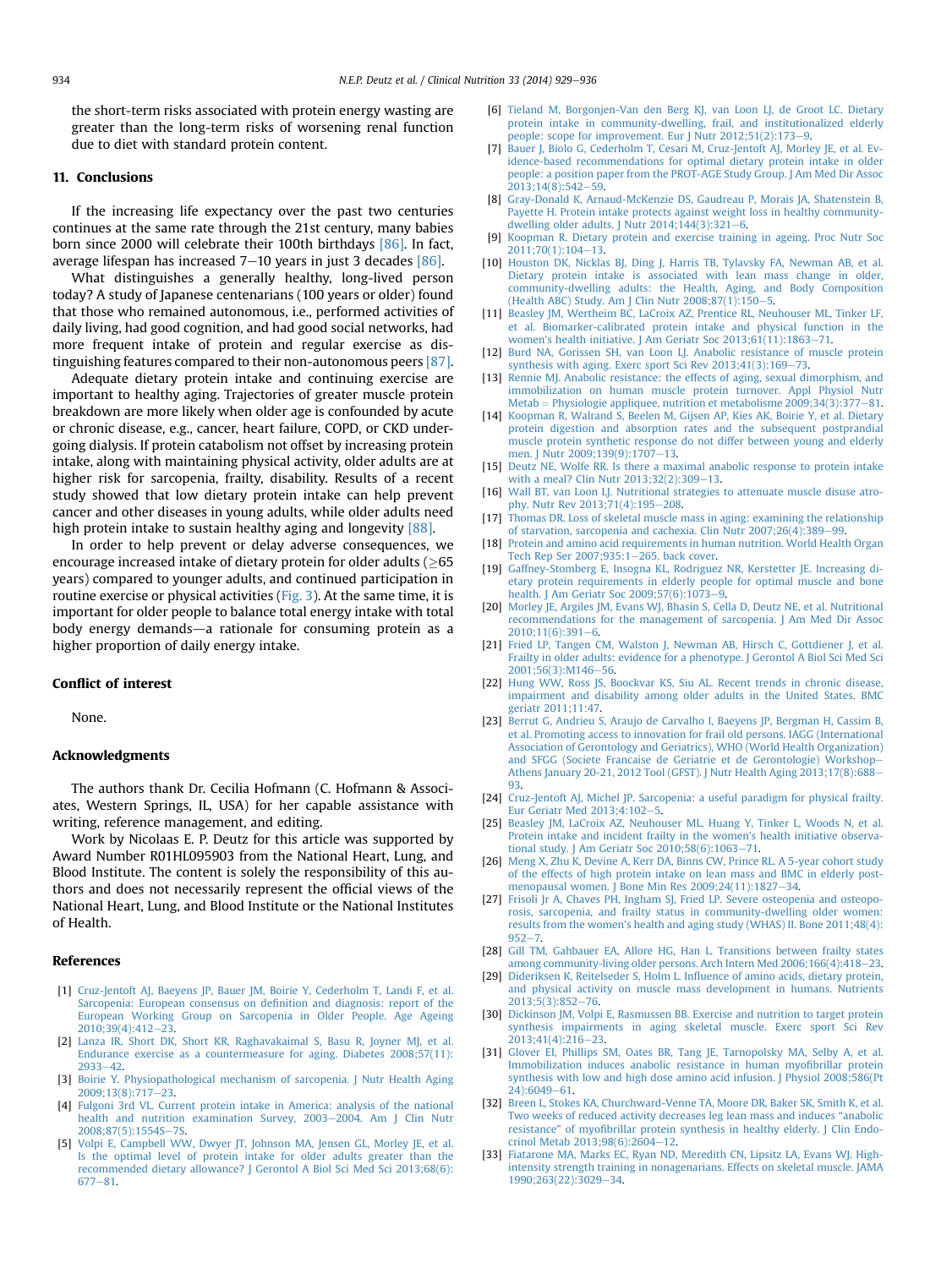- <span id="page-6-0"></span>[34] [Liu CJ, Latham NK. Progressive resistance strength training for improving](http://refhub.elsevier.com/S0261-5614(14)00111-3/sref34) [physical function in older adults. Cochrane Database Syst Rev 2009;3:](http://refhub.elsevier.com/S0261-5614(14)00111-3/sref34) [CD002759](http://refhub.elsevier.com/S0261-5614(14)00111-3/sref34).
- [35] [Breen L, Philp A, Shaw CS, Jeukendrup AE, Baar K, Tipton KD. Bene](http://refhub.elsevier.com/S0261-5614(14)00111-3/sref35)ficial effects [of resistance exercise on glycemic control are not further improved by protein](http://refhub.elsevier.com/S0261-5614(14)00111-3/sref35) [ingestion. PLoS One 2011;6\(6\):e20613.](http://refhub.elsevier.com/S0261-5614(14)00111-3/sref35)
- [36] [Yang Y, Breen L, Burd NA, Hector AJ, Churchward-Venne TA, Josse AR, et al.](http://refhub.elsevier.com/S0261-5614(14)00111-3/sref36) Resistance exercise enhances myofi[brillar protein synthesis with graded in](http://refhub.elsevier.com/S0261-5614(14)00111-3/sref36)takes of whey protein in older men. Br J Nutr:  $2012:1-9$ .
- [37] Balagopal P, Schimke JC, Ades P, Adey D, Nair KS, Age effect on transcript [levels and synthesis rate of muscle MHC and response to resistance exercise.](http://refhub.elsevier.com/S0261-5614(14)00111-3/sref37) Am J Physiol Endocrinol Metab  $2001;280(2):E203-8$ .
- [38] [Timmerman KL, Dhanani S, Glynn EL, Fry CS, Drummond MJ, Jennings K, et al.](http://refhub.elsevier.com/S0261-5614(14)00111-3/sref38) [A moderate acute increase in physical activity enhances nutritive](http://refhub.elsevier.com/S0261-5614(14)00111-3/sref38) flow and the [muscle protein anabolic response to mixed nutrient intake in older adults. Am](http://refhub.elsevier.com/S0261-5614(14)00111-3/sref38) I Clin Nutr 2012;95(6):1403-[12.](http://refhub.elsevier.com/S0261-5614(14)00111-3/sref38)
- [39] [Burd NA, West DW, Moore DR, Atherton PJ, Staples AW, Prior T, et al.](http://refhub.elsevier.com/S0261-5614(14)00111-3/sref39) [Enhanced amino acid sensitivity of myo](http://refhub.elsevier.com/S0261-5614(14)00111-3/sref39)fibrillar protein synthesis persists for up to 24 h after resistance exercise in young men. J Nutr  $2011;141(4):568-73$  $2011;141(4):568-73$ .
- [40] [Walrand S, Boirie Y. Optimizing protein intake in aging. Curr Opin Clin Nutr](http://refhub.elsevier.com/S0261-5614(14)00111-3/sref40) Metab Care  $2005:8(1):89-94$  $2005:8(1):89-94$
- [41] [Paddon-Jones D, Leidy H. Dietary protein and muscle in older persons. Curr](http://refhub.elsevier.com/S0261-5614(14)00111-3/sref41) Opin Clin Nutr Metab Care  $2014;17(1):5-11$  $2014;17(1):5-11$ .
- [42] [Scott D, Blizzard L, Fell J, Giles G, Jones G. Associations between dietary](http://refhub.elsevier.com/S0261-5614(14)00111-3/sref42) [nutrient intake and muscle mass and strength in community-dwelling older](http://refhub.elsevier.com/S0261-5614(14)00111-3/sref42) [adults: the Tasmanian Older Adult Cohort Study. J Am Geriatr Soc](http://refhub.elsevier.com/S0261-5614(14)00111-3/sref42)  $2010:58(11):2129-34$  $2010:58(11):2129-34$
- [43] [Gaillard C, Alix E, Boirie Y, Berrut G, Ritz P. Are elderly hospitalized patients](http://refhub.elsevier.com/S0261-5614(14)00111-3/sref43) getting enough protein? J Am Geriatr Soc  $2008;56(6):1045-9$ .
- [44] Pedersen A, Cederholm T. Health effects of protein intake in healthy elderly populations: a systematic literature review. Food Nutr Res 2014;58:23364. [http://dx.doi.org/10.3402/fnr.v58.23364.](http://dx.doi.org/10.3402/fnr.v58.23364)
- [45] [Nordic Council of Ministers. Nordic nutrition recommendations 2012. Inte](http://refhub.elsevier.com/S0261-5614(14)00111-3/sref45)grating nutrition physical activity;  $2014$ . pp.  $1-627$  $1-627$ .
- [46] [Boirie Y, Dangin M, Gachon P, Vasson MP, Maubois JL, Beaufrere B. Slow and](http://refhub.elsevier.com/S0261-5614(14)00111-3/sref46) [fast dietary proteins differently modulate postprandial protein accretion. Proc](http://refhub.elsevier.com/S0261-5614(14)00111-3/sref46) [Natl Acad Sci U S A 1997;94\(26\):14930](http://refhub.elsevier.com/S0261-5614(14)00111-3/sref46)-[5.](http://refhub.elsevier.com/S0261-5614(14)00111-3/sref46)
- [47] [Boirie Y, Gachon P, Corny S, Fauquant J, Maubois JL, Beaufrere B. Acute](http://refhub.elsevier.com/S0261-5614(14)00111-3/sref47) [postprandial changes in leucine metabolism as assessed with an intrinsically](http://refhub.elsevier.com/S0261-5614(14)00111-3/sref47) [labeled milk protein. Am J Physiol 1996;271\(6 Pt 1\):E1083](http://refhub.elsevier.com/S0261-5614(14)00111-3/sref47)-[91](http://refhub.elsevier.com/S0261-5614(14)00111-3/sref47).
- [48] [Tang JE, Moore DR, Kujbida GW, Tarnopolsky MA, Phillips SM. Ingestion of](http://refhub.elsevier.com/S0261-5614(14)00111-3/sref48) [whey hydrolysate, casein, or soy protein isolate: effects on mixed muscle](http://refhub.elsevier.com/S0261-5614(14)00111-3/sref48) [protein synthesis at rest and following resistance exercise in young men.](http://refhub.elsevier.com/S0261-5614(14)00111-3/sref48) Appl Physiol 2009;107(3):987-[92](http://refhub.elsevier.com/S0261-5614(14)00111-3/sref48).
- [49] [Reitelseder S, Agergaard J, Doessing S, Helmark IC, Lund P, Kristensen NB, et al.](http://refhub.elsevier.com/S0261-5614(14)00111-3/sref49) [Whey and casein labeled with L-\[1-13C\]leucine and muscle protein synthesis:](http://refhub.elsevier.com/S0261-5614(14)00111-3/sref49) [effect of resistance exercise and protein ingestion. Am J Physiol Endocrinol](http://refhub.elsevier.com/S0261-5614(14)00111-3/sref49) Metab 2011:300(1):E231-[42.](http://refhub.elsevier.com/S0261-5614(14)00111-3/sref49)
- [50] [Remond D, Machebeuf M, Yven C, Buf](http://refhub.elsevier.com/S0261-5614(14)00111-3/sref50)fiere C, Mioche L, Mosoni L, et al. [Postprandial whole-body protein metabolism after a meat meal is in](http://refhub.elsevier.com/S0261-5614(14)00111-3/sref50)fluenced by chewing effi[ciency in elderly subjects. Am J Clin Nutr 2007;85\(5\):1286](http://refhub.elsevier.com/S0261-5614(14)00111-3/sref50)-[92](http://refhub.elsevier.com/S0261-5614(14)00111-3/sref50).
- [51] Bax ML, Buffi[ere C, Hafnaoui N, Gaudichon C, Savary-Auzeloux I, Dardevet D,](http://refhub.elsevier.com/S0261-5614(14)00111-3/sref51) [et al. Effects of meat cooking, and of ingested amount, on protein digestion](http://refhub.elsevier.com/S0261-5614(14)00111-3/sref51) [speed and entry of residual proteins into the colon: a study in minipigs. PLoS](http://refhub.elsevier.com/S0261-5614(14)00111-3/sref51) [One 2013;8\(4\):e61252.](http://refhub.elsevier.com/S0261-5614(14)00111-3/sref51)
- [52] [Bouillanne O, Curis E, Hamon-Vilcot B, Nicolis I, Chretien P, Schauer N, et al.](http://refhub.elsevier.com/S0261-5614(14)00111-3/sref52) [Impact of protein pulse feeding on lean mass in malnourished and at-risk](http://refhub.elsevier.com/S0261-5614(14)00111-3/sref52) [hospitalized elderly patients: a randomized controlled trial. Clin Nutr](http://refhub.elsevier.com/S0261-5614(14)00111-3/sref52) [2013;32\(2\):186](http://refhub.elsevier.com/S0261-5614(14)00111-3/sref52)-[92.](http://refhub.elsevier.com/S0261-5614(14)00111-3/sref52)
- [53] [Arnal MA, Mosoni L, Boirie Y, Houlier ML, Morin L, Verdier E, et al. Protein](http://refhub.elsevier.com/S0261-5614(14)00111-3/sref53) [pulse feeding improves protein retention in elderly women. Am J Clin Nutr](http://refhub.elsevier.com/S0261-5614(14)00111-3/sref53)  $1999:69(6):1202-8.$  $1999:69(6):1202-8.$
- [54] [Arnal MA, Mosoni L, Boirie Y, Houlier ML, Morin L, Verdier E, et al. Protein](http://refhub.elsevier.com/S0261-5614(14)00111-3/sref54) [feeding pattern does not affect protein retention in young women. J Nutr](http://refhub.elsevier.com/S0261-5614(14)00111-3/sref54) 2000:130(7):1700-[4.](http://refhub.elsevier.com/S0261-5614(14)00111-3/sref54)
- [55] [Areta JL, Burke LM, Ross ML, Camera DM, West DW, Broad EM, et al. Timing and](http://refhub.elsevier.com/S0261-5614(14)00111-3/sref55) [distribution of protein ingestion during prolonged recovery from resistance ex](http://refhub.elsevier.com/S0261-5614(14)00111-3/sref55)ercise alters myofi[brillar protein synthesis. J Physiol 2013;591\(Pt 9\):2319](http://refhub.elsevier.com/S0261-5614(14)00111-3/sref55)-[31](http://refhub.elsevier.com/S0261-5614(14)00111-3/sref55).
- [56] Volpi E, Kobayashi H, Sheffi[eld-Moore M, Mittendorfer B, Wolfe RR. Essential](http://refhub.elsevier.com/S0261-5614(14)00111-3/sref56) [amino acids are primarily responsible for the amino acid stimulation of](http://refhub.elsevier.com/S0261-5614(14)00111-3/sref56) [muscle protein anabolism in healthy elderly adults. Am J Clin Nutr](http://refhub.elsevier.com/S0261-5614(14)00111-3/sref56)  $2003:78(2):250-8.$  $2003:78(2):250-8.$
- [57] Katsanos CS, Kobayashi H, Sheffi[eld-Moore M, Aarsland A, Wolfe RR. A high](http://refhub.elsevier.com/S0261-5614(14)00111-3/sref57) [proportion of leucine is required for optimal stimulation of the rate of muscle](http://refhub.elsevier.com/S0261-5614(14)00111-3/sref57) [protein synthesis by essential amino acids in the elderly. Am J Physiol](http://refhub.elsevier.com/S0261-5614(14)00111-3/sref57) [Endocrinol Metab 2006;291\(2\):E381](http://refhub.elsevier.com/S0261-5614(14)00111-3/sref57)-[7.](http://refhub.elsevier.com/S0261-5614(14)00111-3/sref57)
- [58] [Biolo G, De Cicco M, Dal Mas V, Lorenzon S, Antonione R, Ciocchi B, et al.](http://refhub.elsevier.com/S0261-5614(14)00111-3/sref58) [Response of muscle protein and glutamine kinetics to branched-chain](http://refhub.elsevier.com/S0261-5614(14)00111-3/sref58)[enriched amino acids in intensive care patients after radical cancer surgery.](http://refhub.elsevier.com/S0261-5614(14)00111-3/sref58) [Nutrition 2006;22\(5\):475](http://refhub.elsevier.com/S0261-5614(14)00111-3/sref58)-[82.](http://refhub.elsevier.com/S0261-5614(14)00111-3/sref58)
- [59] [Marchesini G, Zoli M, Dondi C, Bianchi G, Cirulli M, Pisi E. Anticatabolic effect](http://refhub.elsevier.com/S0261-5614(14)00111-3/sref59) [of branched-chain amino acid-enriched solutions in patients with liver](http://refhub.elsevier.com/S0261-5614(14)00111-3/sref59) cirrhosis. Hepatology  $1982;2(4):420-5$ .
- [60] [Kim HK, Suzuki T, Saito K, Yoshida H, Kobayashi H, Kato H, et al. Effects of](http://refhub.elsevier.com/S0261-5614(14)00111-3/sref60) [exercise and amino acid supplementation on body composition and physical](http://refhub.elsevier.com/S0261-5614(14)00111-3/sref60)

[function in community-dwelling elderly Japanese sarcopenic women: a ran](http://refhub.elsevier.com/S0261-5614(14)00111-3/sref60)domized controlled trial. J Am Geriatrics Soc  $2012;60(1):16-23$  $2012;60(1):16-23$ .

- [61] [Borsheim E, Bui QU, Tissier S, Kobayashi H, Ferrando AA, Wolfe RR. Effect of](http://refhub.elsevier.com/S0261-5614(14)00111-3/sref61) [amino acid supplementation on muscle mass, strength and physical function](http://refhub.elsevier.com/S0261-5614(14)00111-3/sref61) [in elderly. Clin Nutr 2008;27\(2\):189](http://refhub.elsevier.com/S0261-5614(14)00111-3/sref61)-[95.](http://refhub.elsevier.com/S0261-5614(14)00111-3/sref61)
- [62] [Verhoeven S, Vanschoonbeek K, Verdijk LB, Koopman R, Wodzig WK,](http://refhub.elsevier.com/S0261-5614(14)00111-3/sref62) [Dendale P, et al. Long-term leucine supplementation does not increase muscle](http://refhub.elsevier.com/S0261-5614(14)00111-3/sref62) [mass or strength in healthy elderly men. Am J Clin Nutr 2009;89\(5\):1468](http://refhub.elsevier.com/S0261-5614(14)00111-3/sref62)-[75](http://refhub.elsevier.com/S0261-5614(14)00111-3/sref62).
- [63] [Leenders M, Verdijk LB, van der Hoeven L, van Kranenburg J, Hartgens F,](http://refhub.elsevier.com/S0261-5614(14)00111-3/sref63) [Wodzig WK, et al. Prolonged leucine supplementation does not augment](http://refhub.elsevier.com/S0261-5614(14)00111-3/sref63) [muscle mass or affect glycemic control in elderly type 2 diabetic men. J Nutr](http://refhub.elsevier.com/S0261-5614(14)00111-3/sref63) [2011;141\(6\):1070](http://refhub.elsevier.com/S0261-5614(14)00111-3/sref63)-[6.](http://refhub.elsevier.com/S0261-5614(14)00111-3/sref63)
- [64] [Vukovich MD, Dreifort GD. Effect of beta-hydroxy beta-methylbutyrate on the](http://refhub.elsevier.com/S0261-5614(14)00111-3/sref64) onset of blood lactate accumulation and  $V(0)(2)$  peak in endurance-trained cyclists. J Strength Cond Res/Natl Strength  $\&$  Cond Assoc 2001:15(4):491-[7.](http://refhub.elsevier.com/S0261-5614(14)00111-3/sref64)
- [65] [Wilkinson DJ, Hossain T, Hill DS, Phillips BE, Crossland H, Williams J, et al.](http://refhub.elsevier.com/S0261-5614(14)00111-3/sref65) [Effects of leucine and its metabolite beta-hydroxy-beta-methylbutyrate on](http://refhub.elsevier.com/S0261-5614(14)00111-3/sref65) [human skeletal muscle protein metabolism. J Physiol 2013;591\(Pt 11\):2911](http://refhub.elsevier.com/S0261-5614(14)00111-3/sref65)- $23.$  $23.$
- [66] [Fitschen PJ, Wilson GJ, Wilson JM, Wilund KR. Ef](http://refhub.elsevier.com/S0261-5614(14)00111-3/sref66)ficacy of beta-hydroxy-beta[methylbutyrate supplementation in elderly and clinical populations. Nutrition](http://refhub.elsevier.com/S0261-5614(14)00111-3/sref66) 2013:29(1):29-[36.](http://refhub.elsevier.com/S0261-5614(14)00111-3/sref66)
- [67] Rahman A, Wilund K, Fitschen PJ, Jeejeebhoy K, Agarwala R, Drover JW, et al. M. Elderly persons with ICU-acquired weakness: the potential role for  $\beta$ -hydroxy-b-methylbutyrate (HMB) supplementation? J Parenter Enter Nutr; 2013. <http://dx.doi.org/10.1177/0148607113502545>.
- [68] [Deutz NE, Pereira SL, Hays NP, Oliver JS, Edens NK, Evans CM, et al. Effect of](http://refhub.elsevier.com/S0261-5614(14)00111-3/sref68) [beta-hydroxy-beta-methylbutyrate \(HMB\) on lean body mass during 10 days](http://refhub.elsevier.com/S0261-5614(14)00111-3/sref68) of bed rest in older adults. Clin Nutr  $2013;32(5):704-12$  $2013;32(5):704-12$ .
- **[69]** Visser M. Epidemiology of muscle mass loss with age. In: Cruz-Jentoft A<br>[Morley J, editors. Sarcopenia. John Wiley & Sons Ltd; 2012. pp. 1](http://refhub.elsevier.com/S0261-5614(14)00111-3/sref69)–[7](http://refhub.elsevier.com/S0261-5614(14)00111-3/sref69).
- [70] [Visser M, Goodpaster BH, Kritchevsky SB, Newman AB, Nevitt M, Rubin SM,](http://refhub.elsevier.com/S0261-5614(14)00111-3/sref70) [et al. Muscle mass, muscle strength, and muscle fat in](http://refhub.elsevier.com/S0261-5614(14)00111-3/sref70)filtration as predictors of [incident mobility limitations in well-functioning older persons. J Gerontol](http://refhub.elsevier.com/S0261-5614(14)00111-3/sref70) [2005;60\(3\):324](http://refhub.elsevier.com/S0261-5614(14)00111-3/sref70)-[33.](http://refhub.elsevier.com/S0261-5614(14)00111-3/sref70)
- [71] [Guillet C, Masgrau A, Walrand S, Boirie Y. Impaired protein metabolism: in](http://refhub.elsevier.com/S0261-5614(14)00111-3/sref71)[terlinks between obesity, insulin resistance and in](http://refhub.elsevier.com/S0261-5614(14)00111-3/sref71)flammation. Obes Rev Off J [Int Assoc Study Obes 2012;13\(Suppl. 2\):51](http://refhub.elsevier.com/S0261-5614(14)00111-3/sref71)-[7](http://refhub.elsevier.com/S0261-5614(14)00111-3/sref71).
- [72] [Stenholm S, Harris TB, Rantanen T, Visser M, Kritchevsky SB, Ferrucci L. Sar](http://refhub.elsevier.com/S0261-5614(14)00111-3/sref72)copenic obesity: defi[nition, cause and consequences. Curr Opin Clin Nutr](http://refhub.elsevier.com/S0261-5614(14)00111-3/sref72) [Metab Care 2008;11\(6\):693](http://refhub.elsevier.com/S0261-5614(14)00111-3/sref72)-[700.](http://refhub.elsevier.com/S0261-5614(14)00111-3/sref72)
- [73] [Zamboni M, Mazzali G, Fantin F, Rossi A, Di Francesco V. Sarcopenic obesity: a](http://refhub.elsevier.com/S0261-5614(14)00111-3/sref73) [new category of obesity in the elderly. Nutr Metab Cardiovasc Dis 2008;18\(5\):](http://refhub.elsevier.com/S0261-5614(14)00111-3/sref73) [388](http://refhub.elsevier.com/S0261-5614(14)00111-3/sref73)e[95.](http://refhub.elsevier.com/S0261-5614(14)00111-3/sref73)
- [74] [Schautz B, Later W, Heller M, Muller MJ, Bosy-Westphal A. Total and regional](http://refhub.elsevier.com/S0261-5614(14)00111-3/sref74) [relationship between lean and fat mass with increasing adiposity](http://refhub.elsevier.com/S0261-5614(14)00111-3/sref74)-[impact for](http://refhub.elsevier.com/S0261-5614(14)00111-3/sref74) the diagnosis of sarcopenic obesity. Eur J Clin Nutr  $2012;66(12):1356-61$ .
- [75] [Benton MJ, Whyte MD, Dyal BW. Sarcopenic obesity: strategies for manage](http://refhub.elsevier.com/S0261-5614(14)00111-3/sref75)[ment. Am J Nurs 2011;111\(12\):38](http://refhub.elsevier.com/S0261-5614(14)00111-3/sref75)-[44. quiz 5](http://refhub.elsevier.com/S0261-5614(14)00111-3/sref75)-[6](http://refhub.elsevier.com/S0261-5614(14)00111-3/sref75).
- [76] [Rantanen T, Harris T, Leveille SG, Visser M, Foley D, Masaki K, et al. Muscle](http://refhub.elsevier.com/S0261-5614(14)00111-3/sref76) [strength and body mass index as long-term predictors of mortality in initially](http://refhub.elsevier.com/S0261-5614(14)00111-3/sref76) [healthy men. J Gerontol A Biol Sci Med Sci 2000;55\(3\):M168](http://refhub.elsevier.com/S0261-5614(14)00111-3/sref76)-[73.](http://refhub.elsevier.com/S0261-5614(14)00111-3/sref76)
- [77] [Villareal DT, Chode S, Parimi N, Sinacore DR, Hilton T, Armamento-Villareal R,](http://refhub.elsevier.com/S0261-5614(14)00111-3/sref77) [et al. Weight loss, exercise, or both and physical function in obese older](http://refhub.elsevier.com/S0261-5614(14)00111-3/sref77) [adults. N Engl J Med 2011;364\(13\):1218](http://refhub.elsevier.com/S0261-5614(14)00111-3/sref77)-[29.](http://refhub.elsevier.com/S0261-5614(14)00111-3/sref77)
- [78] [Biolo G, Ciocchi B, Stulle M, Bosutti A, Barazzoni R, Zanetti M, et al. Calorie](http://refhub.elsevier.com/S0261-5614(14)00111-3/sref78) [restriction accelerates the catabolism of lean body mass during 2 wk of bed](http://refhub.elsevier.com/S0261-5614(14)00111-3/sref78) [rest. Am J Clin Nutr 2007;86\(2\):366](http://refhub.elsevier.com/S0261-5614(14)00111-3/sref78)-[72.](http://refhub.elsevier.com/S0261-5614(14)00111-3/sref78)
- [79] [Beasley JM, Aragaki AK, LaCroix AZ, Neuhouser ML, Tinker LF, Cauley JA, et al.](http://refhub.elsevier.com/S0261-5614(14)00111-3/sref79) [Higher biomarker-calibrated protein intake is not associated with impaired](http://refhub.elsevier.com/S0261-5614(14)00111-3/sref79) [renal function in postmenopausal women. J Nutr 2011;141\(8\):1502](http://refhub.elsevier.com/S0261-5614(14)00111-3/sref79)-[7.](http://refhub.elsevier.com/S0261-5614(14)00111-3/sref79)
- [80] [Knight EL, Stampfer MJ, Hankinson SE, Spiegelman D, Curhan GC. The impact](http://refhub.elsevier.com/S0261-5614(14)00111-3/sref80) [of protein intake on renal function decline in women with normal renal](http://refhub.elsevier.com/S0261-5614(14)00111-3/sref80) function or mild renal insufficiency. Ann Intern Med  $2003;138(6):460-7$
- [81] [Maw TT, Fried L. Chronic kidney disease in the elderly. Clin Geriatr Med](http://refhub.elsevier.com/S0261-5614(14)00111-3/sref81) [2013;29\(3\):611](http://refhub.elsevier.com/S0261-5614(14)00111-3/sref81)-[24.](http://refhub.elsevier.com/S0261-5614(14)00111-3/sref81)
- [82] [Levey AS, Coresh J, Greene T, Marsh J, Stevens LA, Kusek JW, et al. Expressing](http://refhub.elsevier.com/S0261-5614(14)00111-3/sref82) the modifi[cation of diet in renal disease study equation for estimating](http://refhub.elsevier.com/S0261-5614(14)00111-3/sref82) glomerular fi[ltration rate with standardized serum creatinine values. Clin](http://refhub.elsevier.com/S0261-5614(14)00111-3/sref82) [Chem 2007;53\(4\):766](http://refhub.elsevier.com/S0261-5614(14)00111-3/sref82)-[72](http://refhub.elsevier.com/S0261-5614(14)00111-3/sref82).
- [83] [Levey AS, Stevens LA, Schmid CH, Zhang YL, Castro 3rd AF, Feldman HI, et al.](http://refhub.elsevier.com/S0261-5614(14)00111-3/sref83) [A new equation to estimate glomerular](http://refhub.elsevier.com/S0261-5614(14)00111-3/sref83) filtration rate. Ann Intern Med [2009;150\(9\):604](http://refhub.elsevier.com/S0261-5614(14)00111-3/sref83)-[12.](http://refhub.elsevier.com/S0261-5614(14)00111-3/sref83)
- [84] [Nittaa K, Okada K, Yanaia M, Takahashi S. Aging and chronic kidney disease.](http://refhub.elsevier.com/S0261-5614(14)00111-3/sref84) [Kidney Blood Press Res 2013;38:109](http://refhub.elsevier.com/S0261-5614(14)00111-3/sref84)-[20](http://refhub.elsevier.com/S0261-5614(14)00111-3/sref84).
- [85] [Stevens PE, Levin A, Kidney Disease: Improving Global Outcomes Chronic](http://refhub.elsevier.com/S0261-5614(14)00111-3/sref85) [Kidney Disease Guideline Development Work Group M. Evaluation and](http://refhub.elsevier.com/S0261-5614(14)00111-3/sref85) [management of chronic kidney disease: synopsis of the kidney disease:](http://refhub.elsevier.com/S0261-5614(14)00111-3/sref85) [improving global outcomes 2012 clinical practice guideline. Ann Intern Med](http://refhub.elsevier.com/S0261-5614(14)00111-3/sref85) [2013;158\(11\):825](http://refhub.elsevier.com/S0261-5614(14)00111-3/sref85)-[30](http://refhub.elsevier.com/S0261-5614(14)00111-3/sref85).
- [86] [Christensen K, Doblhammer G, Rau R, Vaupel JW. Ageing populations: the](http://refhub.elsevier.com/S0261-5614(14)00111-3/sref86) [challenges ahead. Lancet 2009;374\(9696\):1196](http://refhub.elsevier.com/S0261-5614(14)00111-3/sref86)-[208](http://refhub.elsevier.com/S0261-5614(14)00111-3/sref86).
- [87] [Ozaki A, Uchiyama M, Tagaya H, Ohida T, Ogihara R. The Japanese Centenarian](http://refhub.elsevier.com/S0261-5614(14)00111-3/sref87) [Study: autonomy was associated with health practices as well as physical](http://refhub.elsevier.com/S0261-5614(14)00111-3/sref87) [status. J Am Geriatr Soc 2007;55\(1\):95](http://refhub.elsevier.com/S0261-5614(14)00111-3/sref87)-[101](http://refhub.elsevier.com/S0261-5614(14)00111-3/sref87).